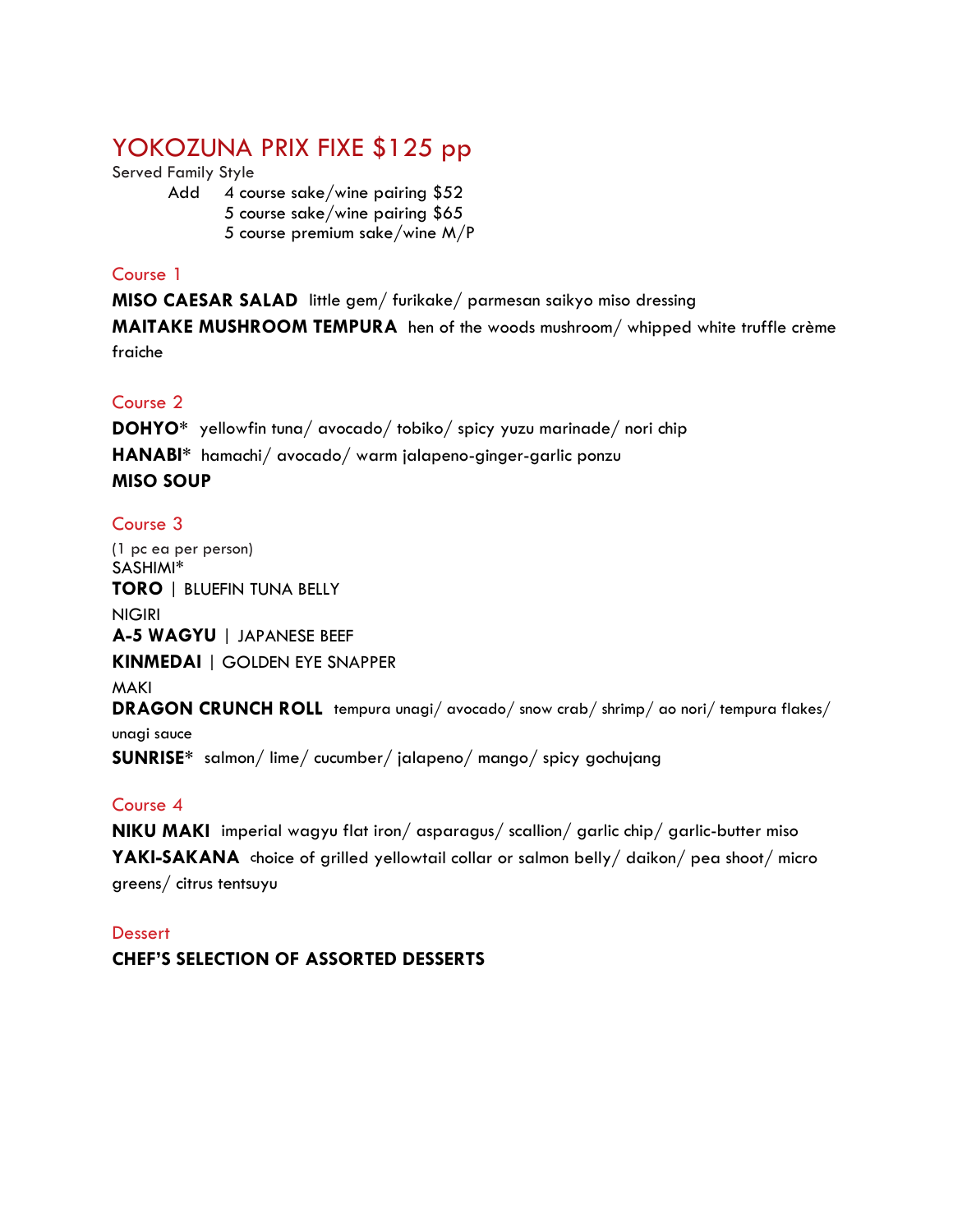# SHACHO PRIX FIXE \$95 pp

Served Family Style

Add 4 course sake/wine pairing \$52 5 course sake/wine pairing \$65 5 course premium sake/wine M/P

## Course 1

**EDAMAME** garlic/ soy

**KARI KARI SALAD** rocket arugula/ frisée/ cucumber/ red onion sesame/garlic chips/ jalapeno yuzu vinaigrette

## Course 2

**KARAAGE** japanese style fried chicken/ lemon/ spicy aioli **DOHYO\*** yellowfin tuna/ avocado/ tobiko/ spicy yuzu marinade/ nori chip

## Course 3

**MISO SOUP** SASHIMI\* (1 pc ea per person) **TORO** | BLUEFIN TUNA BELLY

**SAKE** | SALMON

**HAMACHI** | YELLOWTAIL

MAKI (3 pc ea per person)

**CALI-HAMA** tempura fried/ california roll/ marinated hamachi/ mustard soy/ wasabi aioli/ shichimi

**SUNRISE\*** salmon/ lime/ cucumber/ jalapeno/ mango/ spicy gochujang

## Course 4

**SALMON TERIYAKI** grilled soy marinated salmon/ bok choy/ teriyaki/ sesame seed **GYU NIKOMI** tamari braised imperial wagyu beef cheek/ baby spinach/ braised daikon/ sesame / chive / tamari demi glace

## **Dessert**

**WAGYU BROWNIE** miso-butterscotch cream/ vanilla ice-cream